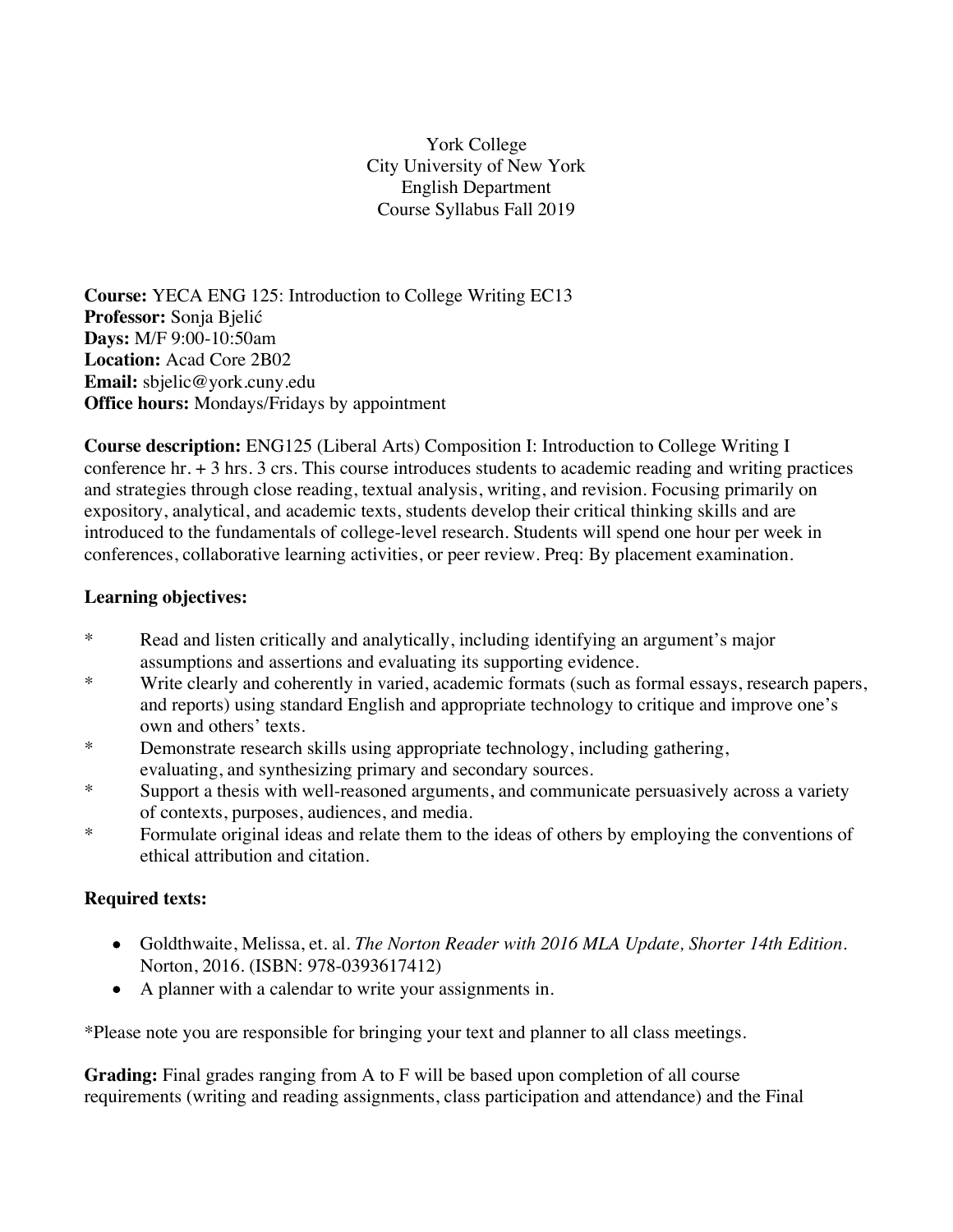Examination. The three formal papers will make up the bulk of your grade as outlined below:

| <b>Assignment</b>                                | Percentage of final grade |
|--------------------------------------------------|---------------------------|
| Paper I (3-4 pages)                              | 15%                       |
| Paper II (4-5 pages)                             | 25%                       |
| Paper III (4-5 pages)                            | 30%                       |
| Annotated bibliography                           | 10%                       |
| Department final exam                            | 10%                       |
| Attendance, participation, and reading responses | 10%                       |

Note: formal assignments that do not meet the assignment requirements will receive a zero (0) grade.

**Attendance:** Your consistent and timely presence in class is expected. Please come with a thoughtful, engaged, and collaborative spirit. The success and energy of the class depends on everyone's willingness to contribute. Bringing your own text(s) to each and every class meeting is mandatory. Absences, arriving late, departing early, or exiting during class will adversely affect your participation grade. If you miss a class, you are responsible for getting any notes and/or announcements.

**Classroom Courtesy:** Please arrive on time and stay in the room throughout the entire class period. No cell phones, music, or food are allowed, and visitors must seek advance permission. If there is an emergency and you have to arrive late/leave early, it's best to let me know that ahead of time.

**Communication:** The best way to reach me is via email. Feel free to contact me with any questions regarding what we are working on in class or if you have any general concerns. Also, please always let me know if for some reason you can't attend class.

**Assignments:** All assignments are due at the beginning of class. They should be appropriately printed and stapled. Anyone who is missing from the beginning of class (within 5 minutes of class start time), or leaves class to go and print an assignment, will be marked late. Do your printing before class starts. **I don't accept late assignments, except in very rare circumstances.** You must tell me about any problems you are having before the assignment is due**. If you are absent on the day an assignment is due, you must email it to me before that day.** All assignments should demonstrate thoughtfulness and an earnest effort.

**Academic Integrity:** A violation of academic integrity is any instance when a student attempts to pass off someone else's words or ideas as their own, *no matter where they obtained those words or ideas*, and no matter where these ideas are presented. There is nothing wrong with representing someone else's ideas in your work; you just have to give them credit, which we will practice in this course. Additionally, when getting help on an assignment, remember the final product must be the result of your own work. All academic integrity violations will result in an F (zero) on the assignment, and/or a failing grade in the course, and/or referral to York College's Academic Integrity officer.

York College gives four definitions of types of academic integrity violation (these definitions can be found in the York College policy on academic integrity, which I have linked to below):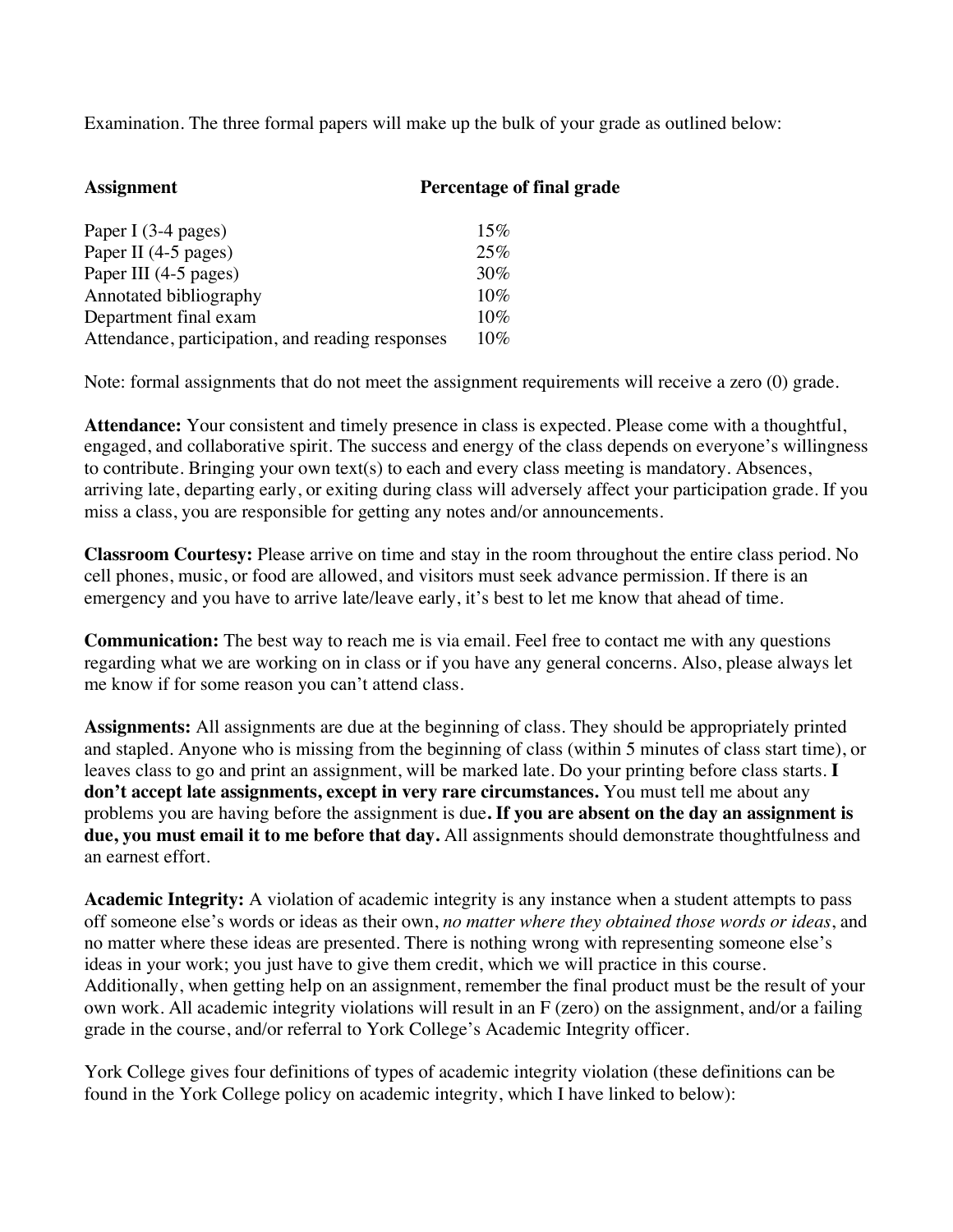- \* Cheating: Cheating is the unauthorized use or attempted use of material, information, notes, study aids, devices or communication during an academic exercise.
- \* Plagiarism: Plagiarism is the act of presenting another person's ideas, research or writings as your own.
- \* Obtaining Unfair Advantage: Obtaining Unfair Advantage is any activity that intentionally or unintentionally gives a student an unfair advantage in his/her academic work over another student.
- \* Falsification of Records and Official Documents

# **York College Resources**

Computers with word processing software and internet access are available in the library and in computer labs.

**York College Library:** http://york.cuny.edu/library

**York College Computer Labs:** http://york.cuny.edu/it/acet/computer-labs

**York College Collaborative Learning Center:** The CLC is located in Academic Core room IC18. They assist students with writing skills, research, drafting and revising essays at all levels and in all subjects. Students are able to make appointments with the tutor(s) of their choice for 25 and/or 50 minute sessions by registering at www.yorkcollege.mywconline.com. For more information, stop by, call (718) 262-2494, or check the Writing Center Website at https://york.cuny.edu/student/writingcenter.

**English as Second Language (ESL) Tutoring Center:** Tutoring is available for ESL students in Academic Core 3C08. Call (718) 262-2831 for schedule.

**Students with disabilities:** If you have a disability requiring accommodations, please come see me after class or during office hours.

Students with disabilities may also contact the Center for Students with Disabilities to learn about and gain access to resources available to them at the college. See their website at https://www.york.cuny.edu/student-development/csd for more details.

**Sexual Misconduct:** Harassment of any form will not be tolerated. If you feel unsafe at any point during the semester, please come see me after class or during office hours.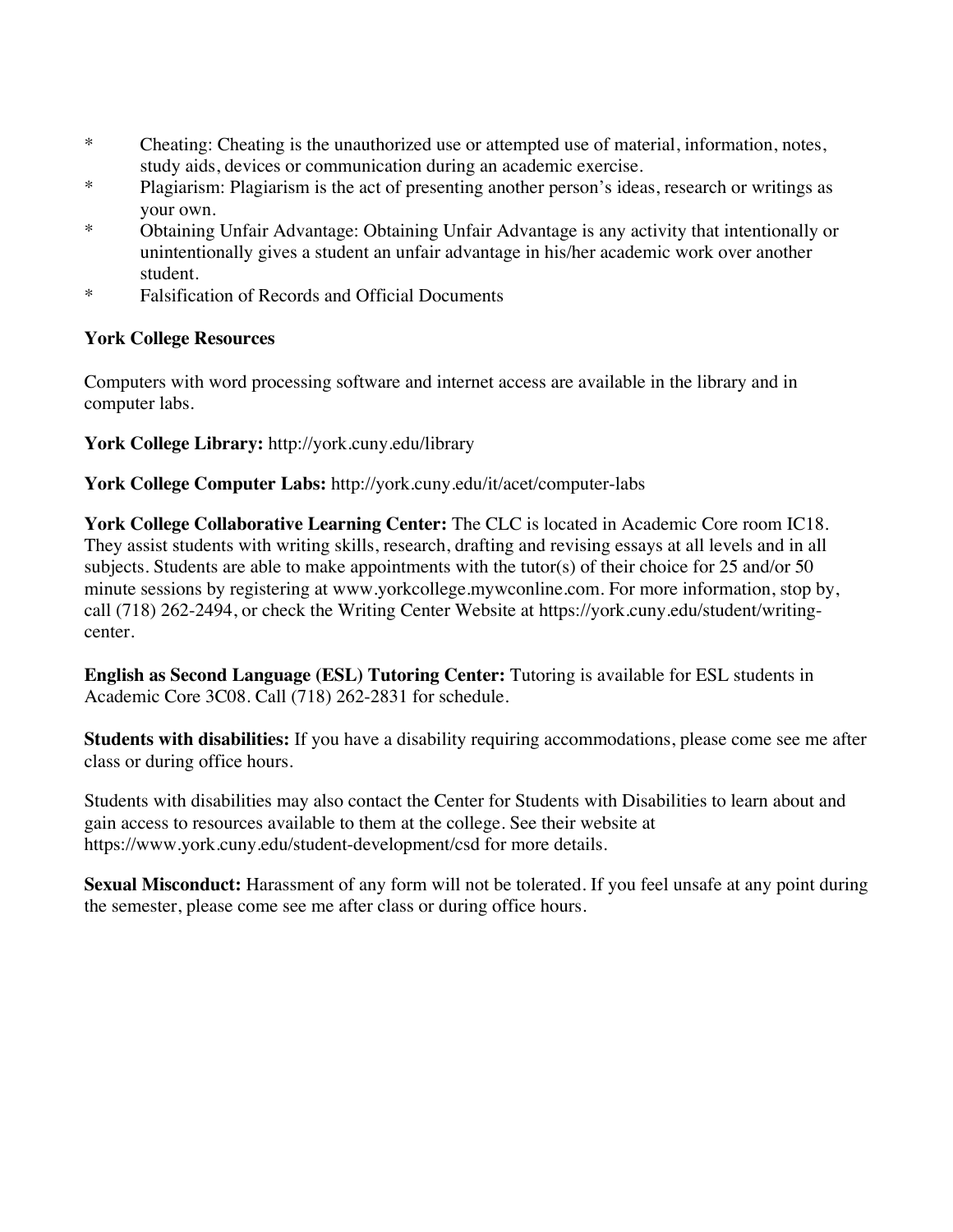# **Course Outline**

\*Please note this outline is subject to change and I will notify you of any revisions made.

# **Week 1**

| M Aug 31:     | Introductions<br>Course overview<br>What are your expectations for this course?<br>In class writing exercise $#1$ : simile/metaphor |
|---------------|-------------------------------------------------------------------------------------------------------------------------------------|
|               | Hw: read "Mother Tongue" by Amy Tan                                                                                                 |
| <b>Week 2</b> |                                                                                                                                     |
| M Sep 2:      | No class (Labor Day)<br>RR #1 due on Blackboard                                                                                     |
| Th Sep 5:     | *Classes follow Monday schedule<br>Lecture: genres, rhetorical devices and strategies<br>Discuss "Mother Tongue" by Amy Tan         |
| F Sep 6:      | In-class writing exercise #2: literacy narrative<br>Lab                                                                             |
|               | Hw: formal paper #1 assigned<br>Hw: read "Aria" by Richard Rodriguez                                                                |
| Week 3        |                                                                                                                                     |
| M Sep 9:      | RR #2 due on Blackboard<br>Lecture: the essay structure<br>Discuss "Aria" by Richard Rodriguez                                      |
| F Sep 13:     | In-class writing exercise $#3$ : descriptive writing<br>Lab                                                                         |
|               | Hw: formal paper #1 outline<br>Hw: read "How to Tame a Wild Tongue" by Gloria Anzaldua                                              |
| Week 4        |                                                                                                                                     |
| M Sep 16:     | RR #3 due on Blackboard<br>Lecture: thesis statement and central question<br>Discuss "How to Tame a Wild Tongue" by Gloria Anzaldua |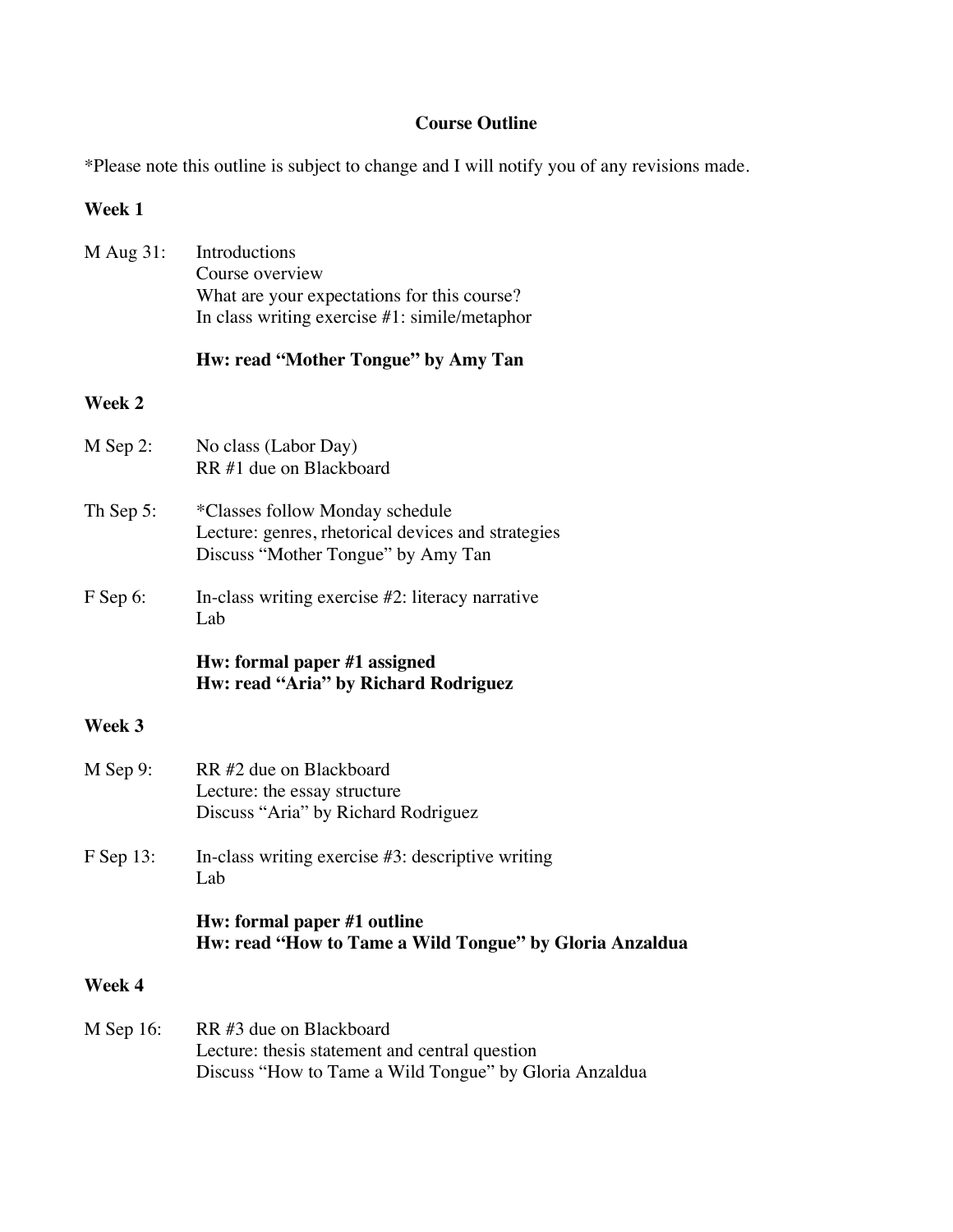| F Sep 20:        | In-class writing exercise #4: voice/tone<br>Lab                                                                                                                                    |
|------------------|------------------------------------------------------------------------------------------------------------------------------------------------------------------------------------|
|                  | Hw: formal paper #1 draft<br>Hw: read "Graduation" by Maya Angelou                                                                                                                 |
| Week 5           |                                                                                                                                                                                    |
| $M$ Sep 23:      | RR #4 due on Blackboard<br>Lecture: essay structure and planning/brainstorming<br>Discuss "Graduation" by Maya Angelou                                                             |
| F Sep 27:        | Peer review of draft #1                                                                                                                                                            |
|                  | Hw: formal paper #1 due next Friday                                                                                                                                                |
| Week 6           |                                                                                                                                                                                    |
| M Sep 30:        | No classes scheduled                                                                                                                                                               |
| F Oct 4:         | Formal paper #1 due<br>In-class writing exercise $#5$ : persuasive writing $-$ logos, pathos, ethos<br>Lab                                                                         |
|                  | Hw: read "Salvation" by Langston Hughes                                                                                                                                            |
| Week 7           |                                                                                                                                                                                    |
| $M$ Oct 7:       | RR #5 due on Blackboard<br>Library visit<br>Lecture: research practices/credible sources/compiling information/incorporating<br>evidence<br>Discuss "Salvation" by Langston Hughes |
| F Oct 11:        | In-class writing exercise #6: analyze a visual message<br>Lab                                                                                                                      |
|                  | Hw: formal paper #2 assigned<br>Hw: read "Shooting an Elephant" by George Orwell                                                                                                   |
| Week 8:          |                                                                                                                                                                                    |
| <b>M</b> Oct 14: | No classes (college is closed)<br>RR#6 due on Blackboard                                                                                                                           |

Th Oct 17: \*Classes follow a Monday schedule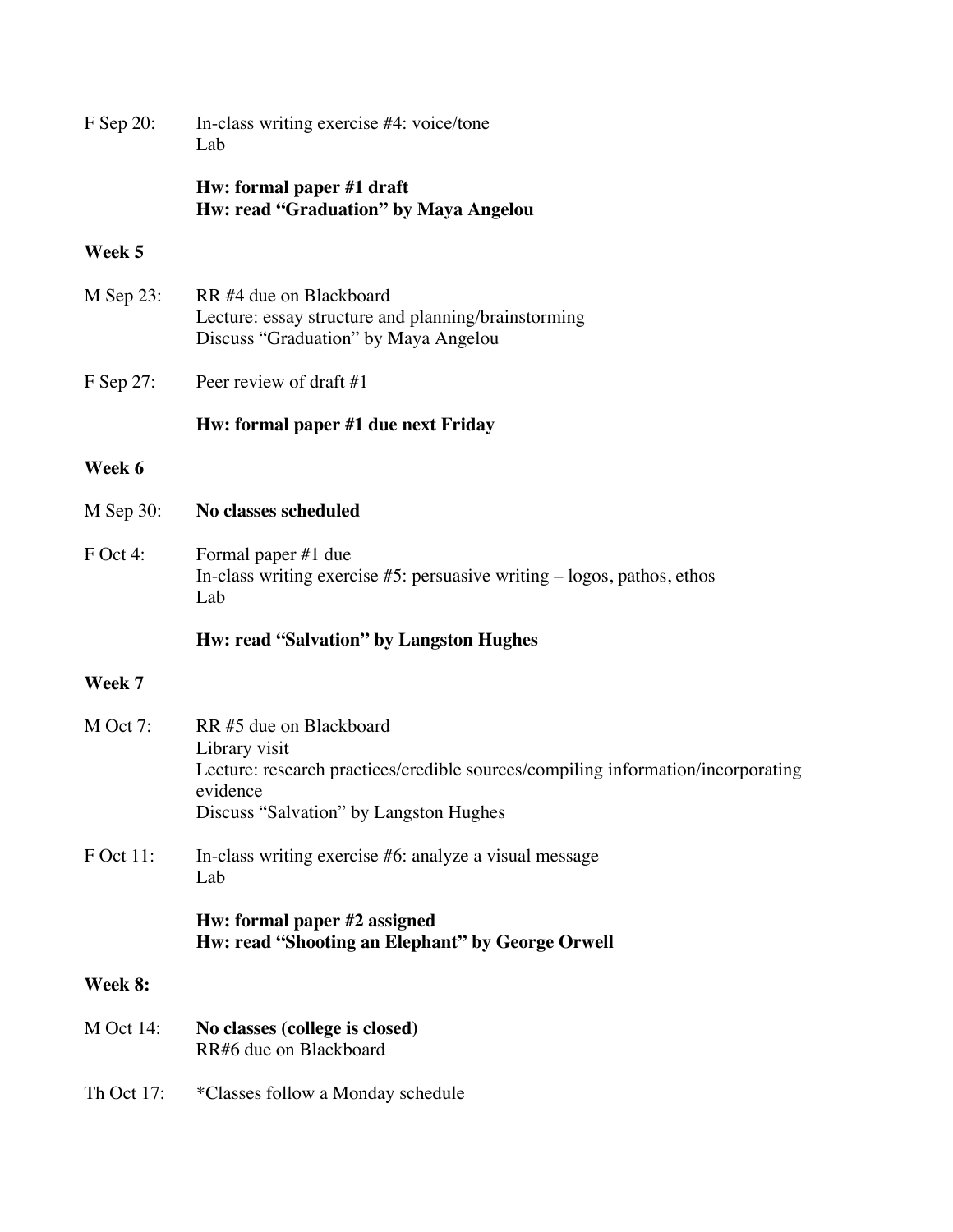Lecture: writing an outline Discuss "Shooting an Elephant" by George Orwell

### **Hw: formal paper #2 outline**

F Oct 18: Watch *I Am Not Your Negro*

**Hw: formal paper #2 draft 1 Hw: read "Strangers" by Toni Morrison** 

#### **Week 9:**

- M Oct 21: RR #6 due on Blackboard Formal paper #2 draft due Lecture: arguing a position/quotes as evidence/analysis Discuss: "Strangers" by Toni Morrison
- F Oct 25: Peer review of draft #2

## **Hw: read "Be a Gamer, Save the World" by Jane McGonigal**

### **Week 10:**

| <b>M</b> Oct 28: | RR #7 due on Blackboard<br>Lecture: MLA format/citations/acknowledging sources/quotes, paraphrasing, and<br>summarizing<br>Discuss "Be a Gamer, Save the World" by Jane McGonigal |
|------------------|-----------------------------------------------------------------------------------------------------------------------------------------------------------------------------------|
| F Nov 1:         | In-class writing exercise $#7$ : expository writing $-$ explain a process<br>Lab                                                                                                  |
|                  | Hw: formal paper #2 due Monday                                                                                                                                                    |
| <b>Week 11:</b>  |                                                                                                                                                                                   |
| $M$ Nov 4:       | Formal paper #2 due<br>Lecture: revising/editing and proofreading/assessing your own writing<br>Discuss Coal by Audre Lorde and We Real Cool by Gwendolyn Brooks                  |
| F Nov 8:         | In-class writing exercise $#8$ : literary analysis – close reading of a poem<br>Lab                                                                                               |
|                  | Hw: annotated bibliography assigned<br>Hw: read "Is Google Making Us Stupid" by Nicholas Carr                                                                                     |

**Week 12:**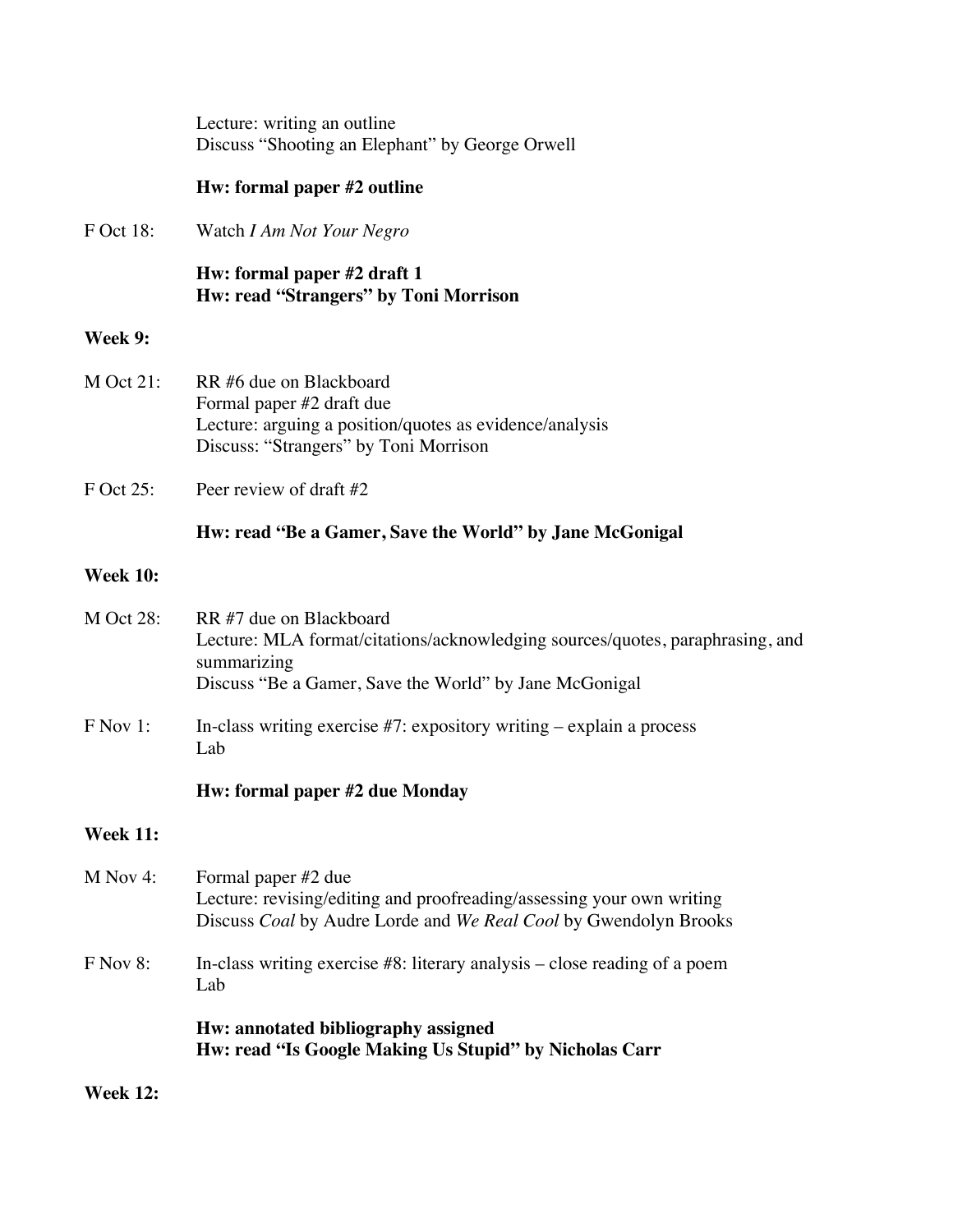| $M$ Nov 11:      | RR #8 due on Blackboard<br>Lecture: language/sentence control/precision/compression/flow/transitions<br>Discuss "Is Google Making Us Stupid" by Nicholas Carr |
|------------------|---------------------------------------------------------------------------------------------------------------------------------------------------------------|
| <b>F</b> Nov 15: | One-on-one conferences                                                                                                                                        |
|                  | Hw: annotated bibliography draft<br>Hw: read "Time and Distance Overcome" by Eula Bliss                                                                       |
| <b>Week 13:</b>  |                                                                                                                                                               |
| <b>M</b> Nov 18: | RR#9 due on Blacboard<br>One-on-one conferences                                                                                                               |
| <b>F</b> Nov 22: | Peer review of two annotated bibliographies<br>Discuss "Time and Distance Overcome" by Eula Bliss                                                             |
|                  | Hw: annotated bibliography final draft due Monday<br>Hw: formal paper #3 assigned                                                                             |
| <b>Week 14:</b>  |                                                                                                                                                               |
| $M$ Nov 25:      | Annotated bibliography due<br>Formal paper $# 3$ assigned<br>Lecture: writing as inquiry/collaborating/generating ideas and text<br>Lab                       |
|                  | Hw: formal paper #3 outline and draft<br>Hw: read excerpts from hybrid essays                                                                                 |
| F Nov 29:        | No classes (college is closed)                                                                                                                                |
| <b>Week 15:</b>  |                                                                                                                                                               |
| M Dec 2:         | Formal paper #3 draft due<br>Lecture: lyric and hybrid essay forms<br>Discuss excerpts from hybrid essays                                                     |
| F Dec 6:         | Peer review of draft $#3$                                                                                                                                     |
|                  | Hw: Formal paper #3 second draft due Monday                                                                                                                   |
| <b>Week 16:</b>  |                                                                                                                                                               |
| M Dec 9:         | Lecture: business and professional writing/personal statements                                                                                                |